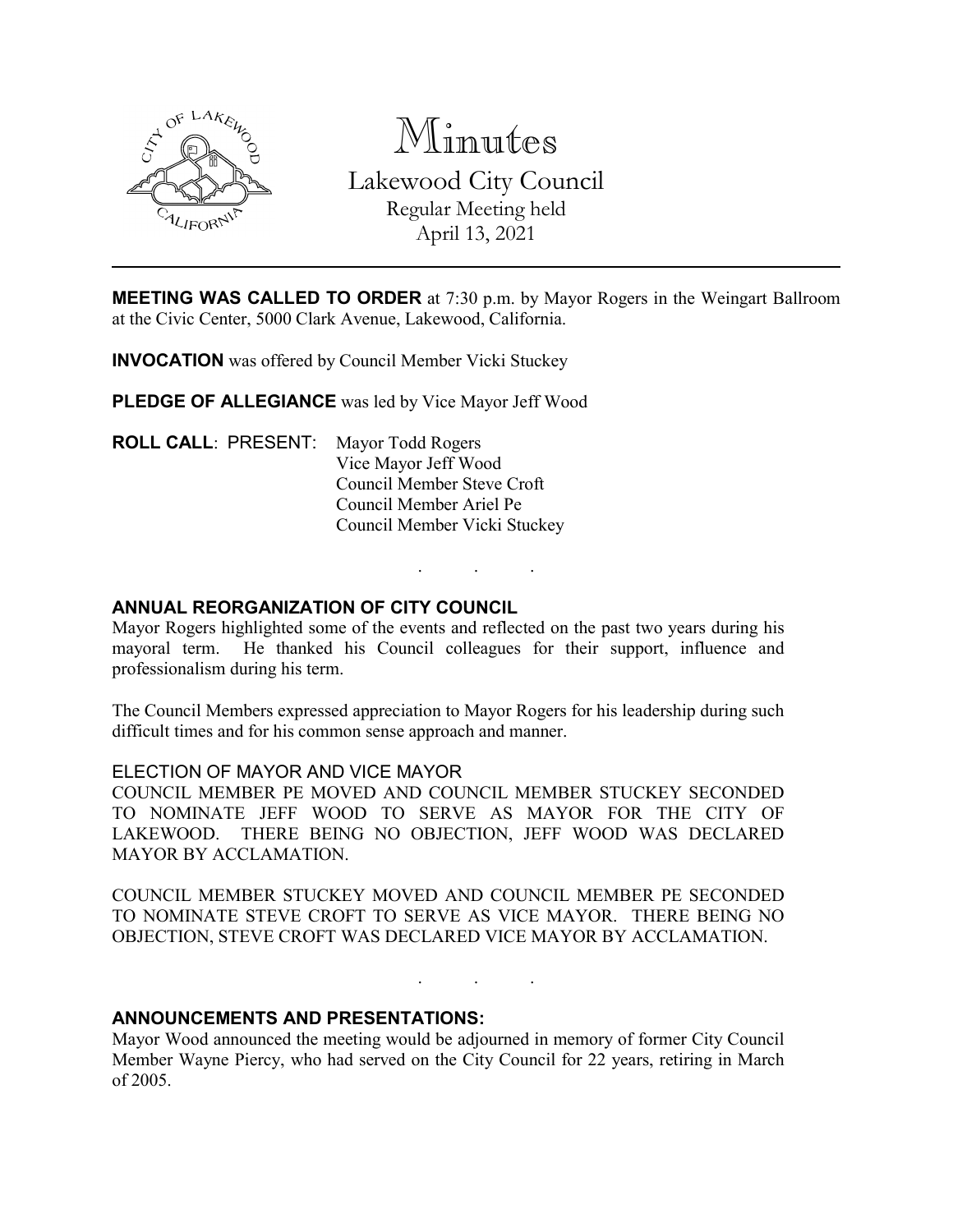City Council Minutes April 13, 2021 Page 2

## **ANNOUNCEMENTS AND PRESENTATIONS:** - Continued

He stated that the meeting would also be adjourned in memory of longtime Lakewood resident Mother Kathleen Mosby Shields, who had a long career with the Los Angeles Unified School District.

Mayor Wood also announced that the first Quarterly Roundtable on Race, Equity, Diversity and Inclusion would be held on April 24th and the next "Connect with Public Safety" meeting would be held on Thursday, April 29th.

Vice Mayor Croft noted the start of the Islamic holy month Ramadan 2021 on the previous day, April 12th, and wished Lakewood's Muslim residents a blessed month.

Mayor Wood introduced Lakewood resident Maria Jimenez, Lakewood Ambassador, and John Weyland, who spoke regarding Donate Life Month.

. . .

#### **ROUTINE ITEMS:**

VICE MAYOR CROFT MOVED AND COUNCIL MEMBER PE SECONDED TO APPROVE ROUTINE ITEMS 1 THROUGH 7.

- RI-1 Approval of Minutes of the Meetings held March 9, and March 23, 2021
- RI-2 Approval of Personnel Transactions
- RI-3 Approval of Registers of Demands
- RI-4 Report of City Council Committees' Activities
- RI-5 Authorize Maintenance Services and Modifications by NSWC Mechanical Service for Burns HVAC System
- RI-6 Approval of Professional Services Agreement for Plant 27 Treatment System Rewiring
- RI-7 Approval of Amendment to Professional Services Agreement for SCADA System Maintenance

UPON ROLL CALL VOTE, THE MOTION WAS APPROVED:

AYES: COUNCIL MEMBERS: Croft, Pe, Rogers, Stuckey and Wood NAYS: COUNCIL MEMBERS: None

. . .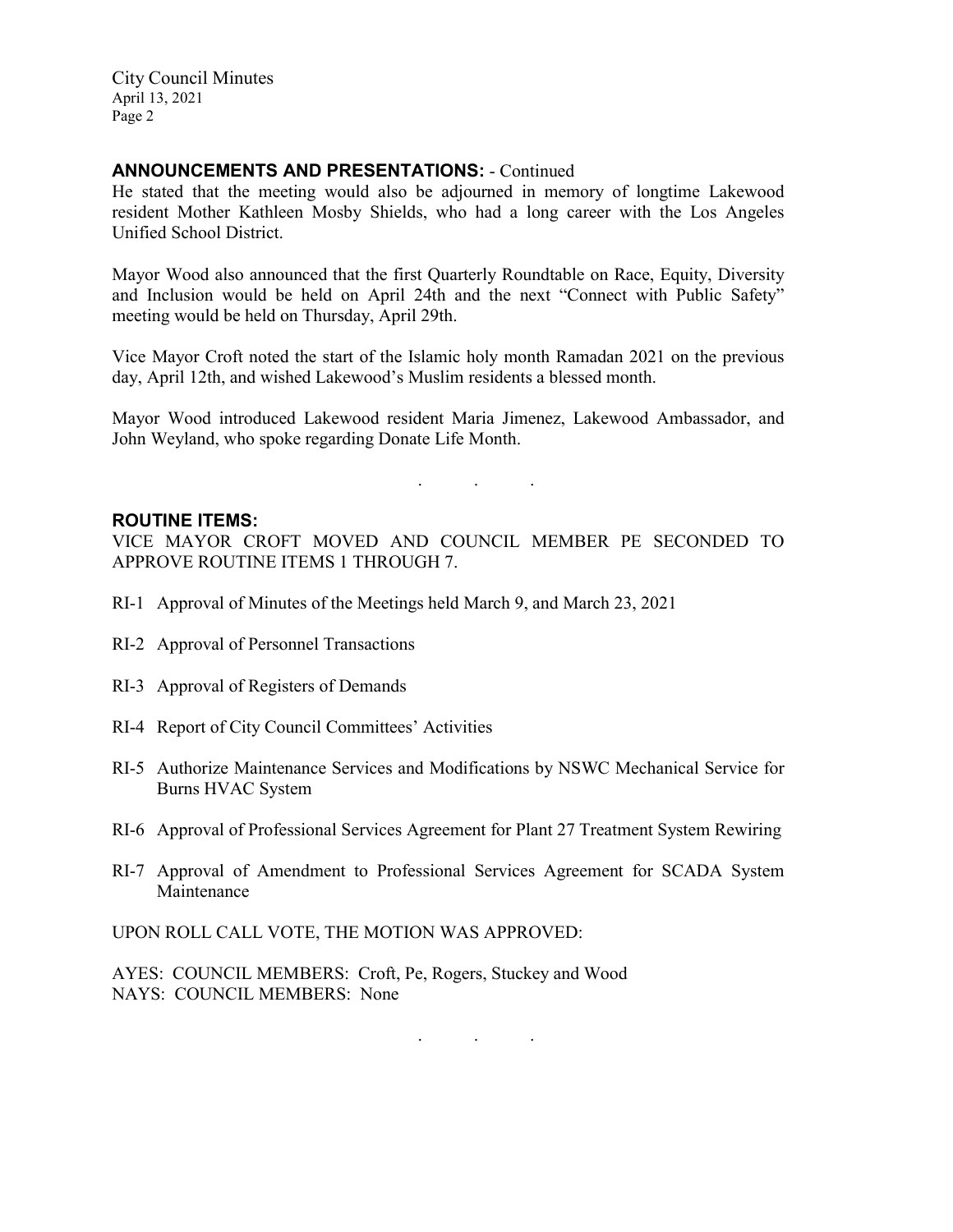# **1.1 • COMMUNITY DEVELOPMENT BLOCK GRANT ACTION PLAN FISCAL YEAR 2021-2022**

Community Development Director Abel Avalos displayed slides and made a presentation based on the memo in the agenda. It was the recommendation of staff that the City Council conduct a public hearing to receive comments, then approve the FY 2021-2022 Action Plan and authorize the City Manager to direct staff to submit to HUD the approved Action Plan, along with the required certifications, no later than May 31, 2021.

Mayor Wood opened the public hearing at 8:16 p.m. and called for anyone in the audience wishing to address the City Council on this matter. There was no response.

VICE MAYOR CROFT MOVED AND COUNCIL MEMBER STUCKEY SECONDED TO APPROVE STAFF RECOMMENDATIONS. UPON ROLL CALL VOTE, THE MOTION WAS APPROVED:

AYES: COUNCIL MEMBERS: Croft, Pe, Rogers, Stuckey and Wood NAYS: COUNCIL MEMBERS: None

# **1.2 • AWARD OF BID FOR PUBLIC WORKS PROJECT NO. 2021-1, TRAFFIC SIGNAL MODIFICATION ON LAKEWOOD BLVD AT HARDWICK**

. . .

Lisa Rapp, Director of Public Works made a presentation based on the memo in the agenda. Staff recommended that the City Council award a contract in the amount of \$287,248.00 to low bidder, Belco Elecnor Electric, Inc. of Chino and authorize the Mayor to sign the contract in a form approved by the City Attorney; authorize staff to approve a cumulative total of change orders, as needed, not to exceed \$62,307; authorize staff to execute Willdan's proposal to provide construction management in the amount of \$34,845; and adopt plans, specifications, and working details for the project.

Mayor Wood opened the public hearing at 8:20 p.m. and called for anyone in the audience wishing to address the City Council on this matter. There was no response.

COUNCIL MEMBER PE MOVED AND VICE MAYOR CROFT SECONDED TO APPROVE STAFF RECOMMENDATIONS. UPON ROLL CALL VOTE, THE MOTION WAS APPROVED:

AYES: COUNCIL MEMBERS: Croft, Pe, Rogers, Stuckey and Wood NAYS: COUNCIL MEMBERS: None

**2.1 • ADOPTION OF SIGNATURE RESOLUTIONS FOR THE REORGANIZATION OF THE CITY COUNCIL**

. . .

Steve Skolnik, Office of the City Attorney, advised that the proposed resolutions were part of the annual process of obtaining the appropriate signatures to be filed in order for checks to be written.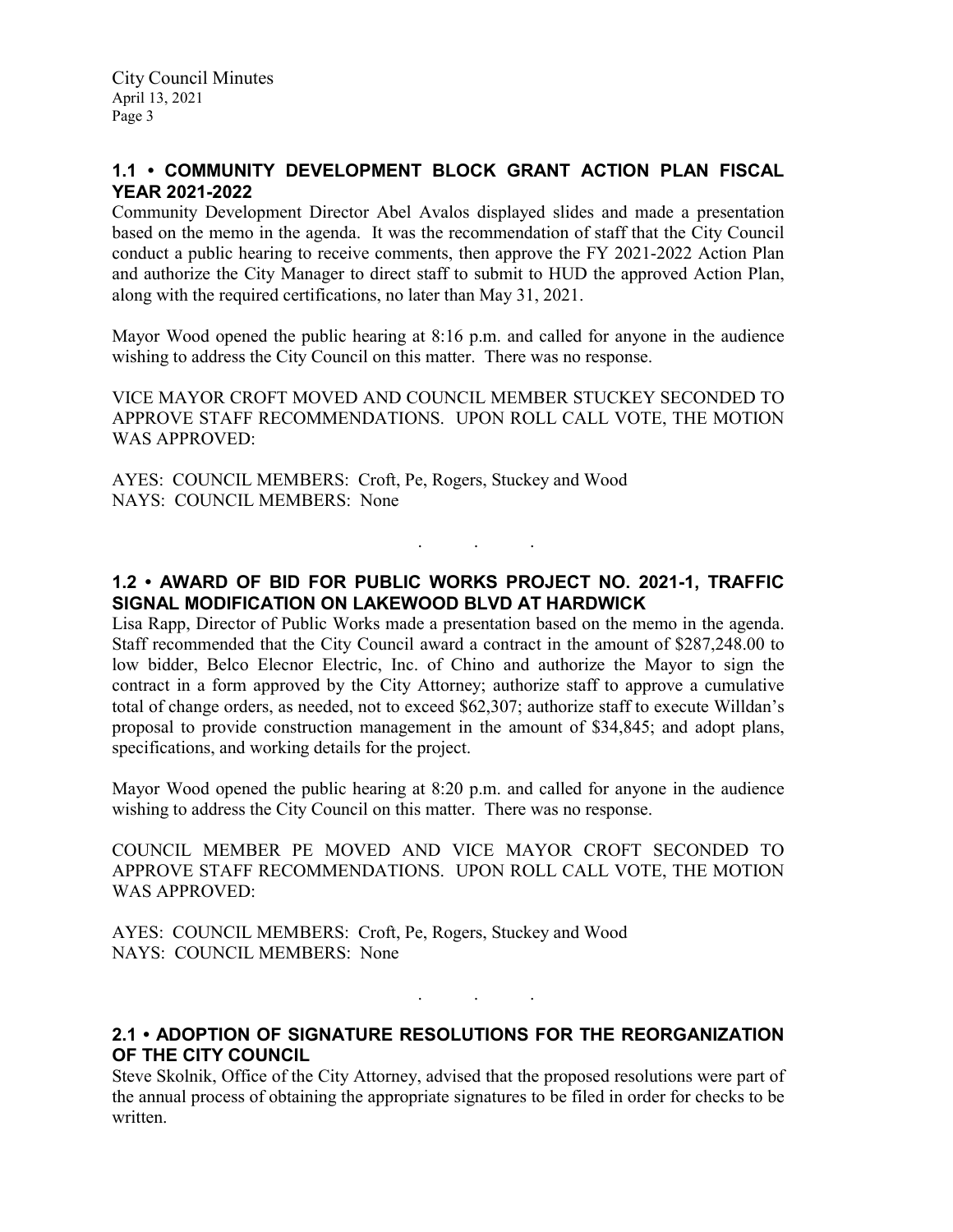City Council Minutes April 13, 2021 Page 4

## **2.1 • SIGNATURE RESOLUTIONS** - Continued

RESOLUTION NO. 2021-9; A RESOLUTION OF THE CITY COUNCIL OF THE CITY OF LAKEWOOD AUTHORIZING THE CITY TREASURER TO DEPOSIT FUNDS FOR SAFEKEEPING AND INVESTMENT AND AUTHORIZING WITHDRAWAL OF FUNDS FROM DEPOSITORIES

RESOLUTION NO. 2021-10; A RESOLUTION OF THE CITY COUNCIL OF THE CITY OF LAKEWOOD AUTHORIZING THE USE OF THE MANUAL, FACSIMILE AND/OR ELECTRONIC SIGNATURE OF JEFF WOOD, MAYOR, IN THE EXECUTION OF PUBLIC SECURITIES AND INSTRUMENTS OF PAYMENT

RESOLUTION NO. 2021-11; A RESOLUTION OF THE CITY COUNCIL OF THE CITY OF LAKEWOOD AUTHORIZING THE USE OF THE MANUAL, FACSIMILE AND/OR ELECTRONIC SIGNATURE OF STEVE CROFT, MAYOR PRO TEM, IN THE EXECUTION OF PUBLIC SECURITIES AND INSTRUMENTS OF PAYMENT

COUNCIL MEMBER ROGERS MOVED AND COUNCIL MEMBER PE SECONDED TO ADOPT RESOLUTION NO. 2021-9, RESOLUTION NO. 2021-10 AND RESOLUTION NO. 2021-11. UPON ROLL CALL VOTE, THE MOTION WAS APPROVED:

. . .

AYES: COUNCIL MEMBERS: Croft, Pe, Rogers, Stuckey and Wood NAYS: COUNCIL MEMBERS: None

## **3.1 • NEW CITY WEBSITE CONTENT MANAGEMENT SYSTEM**

Paolo Beltran, Deputy City Manager, and Nanette Davis, Public Information Specialist, displayed slides and made a presentation based on the report in the agenda. It was staff's recommendation that the City Council award the service agreement for the design, implementation, maintenance and support of a new City website and content management system to OpenCities; and authorize the Mayor to sign the agreement with OpenCities, in an amount not to exceed \$47,400, of which \$27,000 is for one-time set up costs, \$19,500 for annual maintenance and support costs and \$900 for training, subject to the approval as to form by the City Attorney.

VICE MAYOR CROFT MOVED AND COUNCIL MEMBER STUCKEY SECONDED TO APPROVE STAFF'S RECOMMENDATIONS. UPON ROLL CALL VOTE, THE MOTION WAS APPROVED:

AYES: COUNCIL MEMBERS: Croft, Pe, Rogers, Stuckey and Wood NAYS: COUNCIL MEMBERS: None

. . .